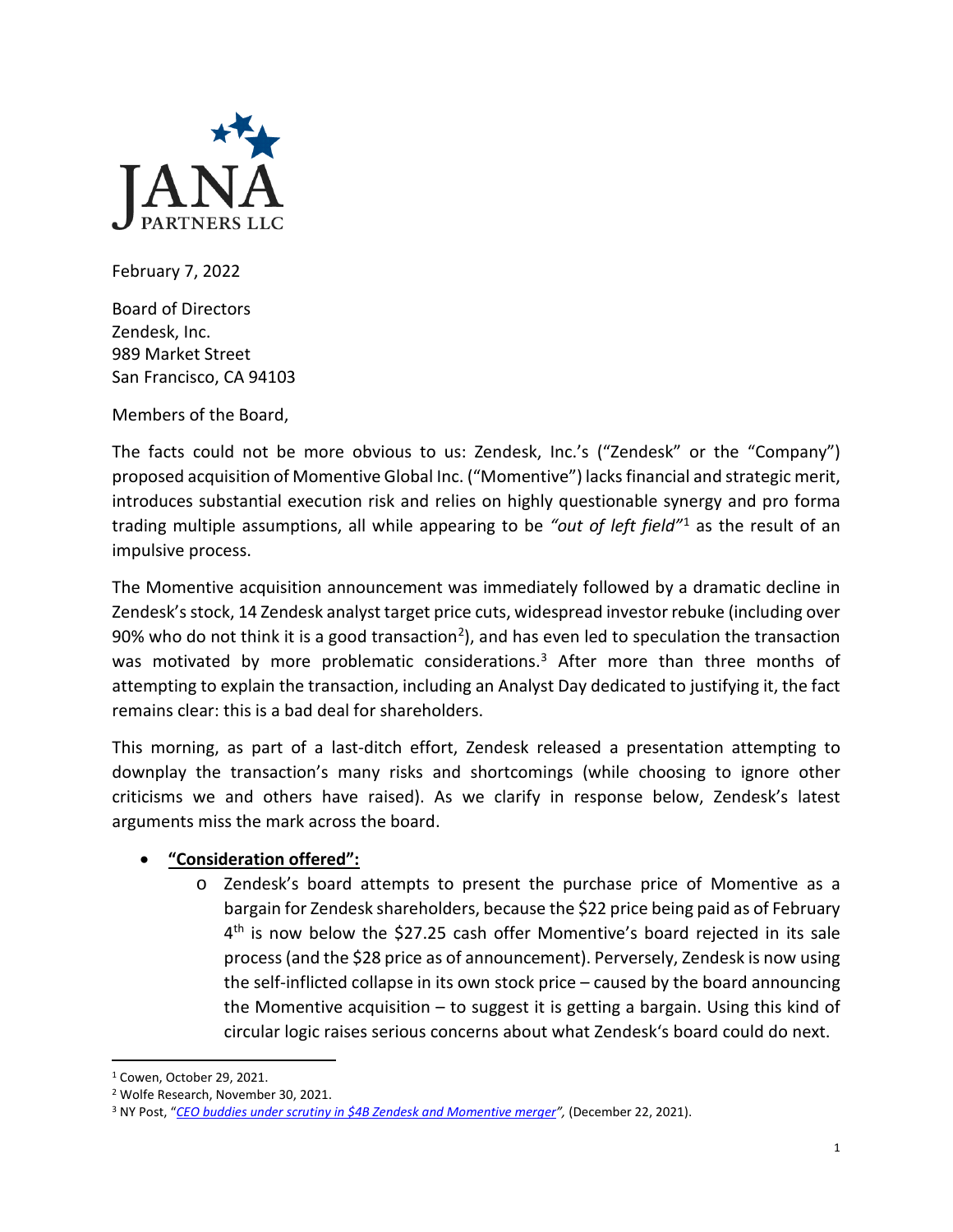o Having failed to provide a financial justification for the transaction, Zendesk cites a three year stock price comparison to support the transaction exchange ratio. This novel justification was not cited as part of the financial analysis underpinning the fairness opinions for either company because it ignores valuation and is driven by unrelated factors, such as Zendesk's significantly higher growth rate. It also does not address the fact that it was actually one of the worst possible times for Zendesk to issue equity to Momentive (Zendesk was at a 52-week low relative valuation to Momentive and Zendesk's stock was determined to be worth 40% more than the value at which it is being given away to Momentive).

## • **"Team stability" / "Integration risk":**

- o Zendesk cites the recent hiring of a CFO as evidence of team stability yet ignores the wholesale turnover of its finance and strategy team preceding the deal, with more than a dozen senior finance and strategy executives having left Zendesk within the last year, including its CFO, Deputy CFO/SVP Strategy, VP Finance & Strategy, Senior Director, Finance & Strategy, and SVP & Chief Accounting Officer.[4](#page-1-0)
- $\circ$  Zendesk ignores the fact that they have never done a large scale M&A transaction, with Momentive being Zendesk's largest deal by a factor of 50x. Zendesk also ignores the fact they have an entirely new and unproven finance team who underwrote the financial forecasts (including the problematic synergy targets) and who is now tasked with overseeing execution of Zendesk's first large integration.

## • **"Scale and timing of synergies" / "Competitive implications" / "Partner vs. buy":**

- o Comparable SaaS acquisitions do not support Zendesk's lofty synergy claims, which assume a more than 60% increase to Momentive's total revenue, and a more than 300% increase to Momentive's LTM sales assisted revenue.
- o It is with great irony that Zendesk cites first year synergy achievement for SAP's acquisition of Qualtrics to justify the Momentive acquisition. SAP's experience with Qualtrics is the antithesis of the logic of the proposed transaction: after ~18 months of ownership SAP reversed course and announced a separation of Qualtrics, namely to ensure *"greater autonomy in expanding and leveraging its footprint both within SAP's customer base and beyond."*[5](#page-1-1)
- o Zendesk claims the proposed acquisition does not lessen its commitment to open API standards, but they readily ignore the risks of a competitive response across both product sets. A core attribute of Zendesk's go-to-market strategy is scuttled and a significant component of Momentive's revenue growth is fueled by Zendesk's competitor, Salesforce.
- o Zendesk claims the transaction will create *"pro forma margin expansion of 270bps vs. Zendesk standalone (15.2% vs. 12.5% in 2025, respectively)."* However, in reality this is simply the latest attempt by Zendesk to move back the goal posts for

<span id="page-1-0"></span><sup>4</sup> Company filings, LinkedIn.

<span id="page-1-1"></span><sup>5</sup> Christian Klein, CEO SAP, July 27, 2020.